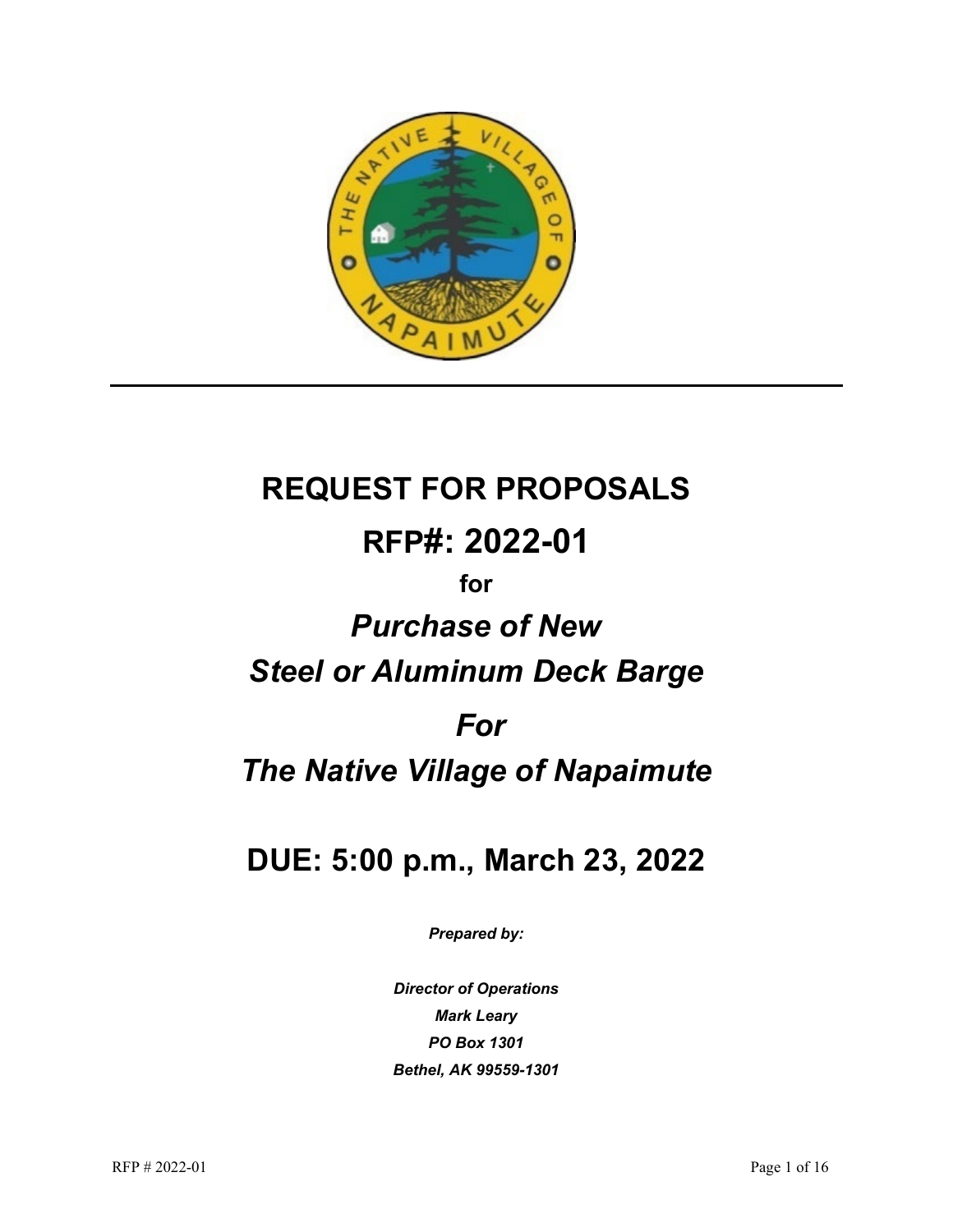|    |      | Table of Contents |  |
|----|------|-------------------|--|
|    |      |                   |  |
| А. |      |                   |  |
| L  |      |                   |  |
| Ш. |      |                   |  |
|    | Ш.   |                   |  |
|    | IV.  |                   |  |
|    | V.   |                   |  |
|    | VI.  |                   |  |
|    | VII. |                   |  |
|    |      |                   |  |
|    | IX.  |                   |  |
|    | Х.   |                   |  |
|    | XI.  |                   |  |
|    | XII. |                   |  |
|    |      |                   |  |
|    |      |                   |  |
|    |      |                   |  |
|    |      |                   |  |
|    |      |                   |  |
| В. |      |                   |  |
| I. |      |                   |  |
|    | Ш.   |                   |  |
|    | Ш.   |                   |  |
|    |      |                   |  |
|    |      |                   |  |
| L  |      |                   |  |
|    | Ш.   |                   |  |
|    | Ш.   |                   |  |
|    |      |                   |  |
| Е. |      |                   |  |
| А. |      |                   |  |
|    |      |                   |  |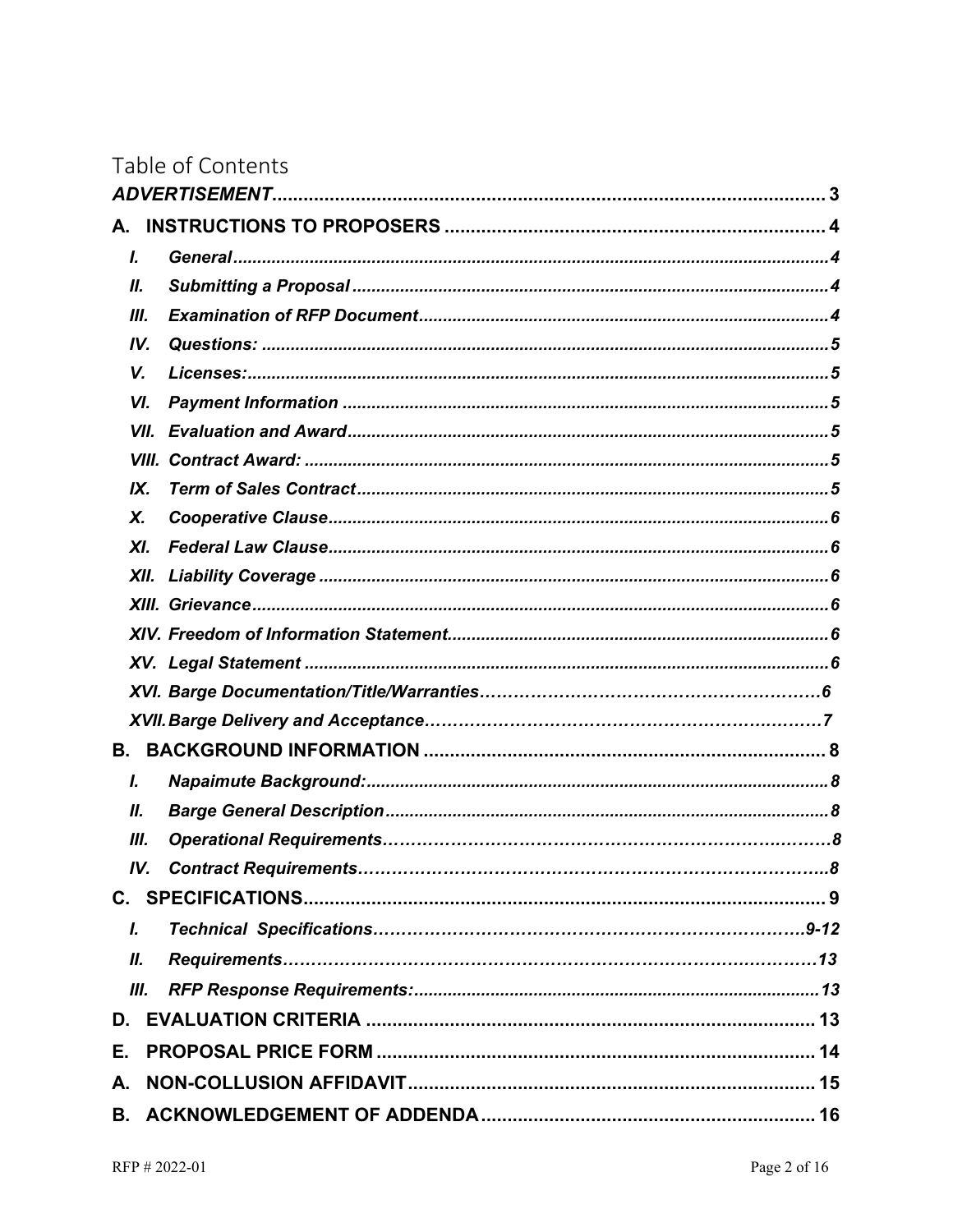# *Invitation to Bid*

# **Native Village of Napaimute**

<span id="page-2-0"></span>The Native Village of Napaimute is seeking proposals for the purchase one New Steel or Aluminum Shallow Draft Flat Deck Landing Barge, F.O.B Port of Bethel, or Entrance Buoy to the Kuskokwim River, Alaska - RFP#2022-01.

Proposals must be received by the Napaimute Bethel Office at PO Box 1301 Bethel, AK 99559-1301 no later than 5:00 p.m., local time, March 23, 2022. Any proposal received later than the specified time and date will NOT be accepted or considered. No facsimile or telephone proposals will be accepted. Submitted proposals shall contain all information requested and be submitted in the format shown within the solicitation document. Mailed proposals MUST be sealed and clearly identify the name and number of the RFP on the outside of the envelope/package, as well as the Proposer's name, address, and business affiliation (if applicable). Electronic submissions are acceptable.

# *Proposals may be submitted by email or U.S. ma[il](http://napaimute.org/)*

The full solicitation (RFP#2022-01) can be found at Napaimute's website: http://napaimute.org/

# **Point-of-Contact[:](mailto:napaimute@gci.net)**

<span id="page-2-1"></span>Mark Leary, Director of Operations, email: napaimute@gci.net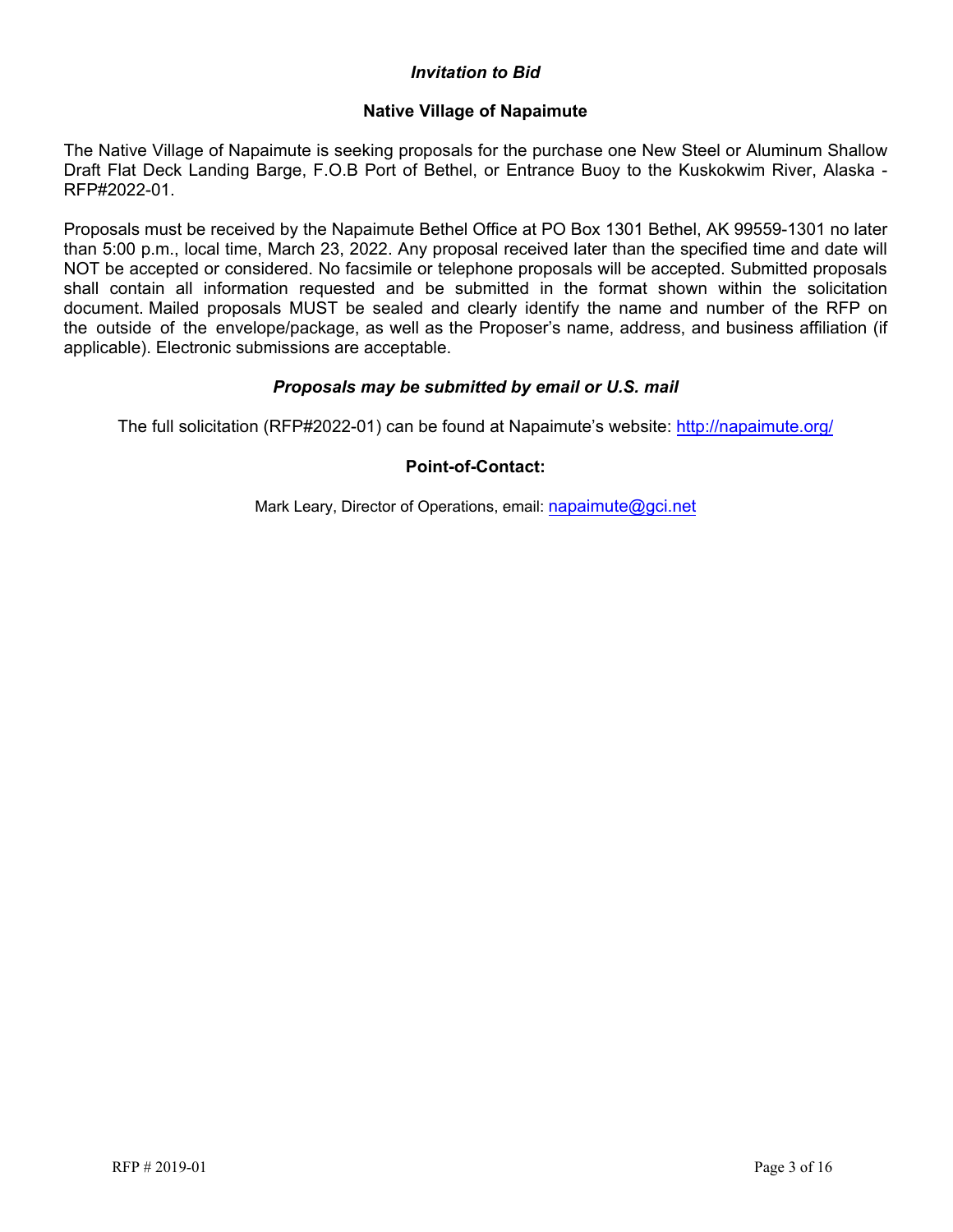# **A. INSTRUCTIONS TO PROPOSERS**

#### <span id="page-3-0"></span>**I. General:**

The Native Village of Napaimute (NVN, or Napaimute) is soliciting bids for one new, steel or aluminum construction shallow draft landing barge meeting the minimum specifications outlined in this RFP. The proposer will also deliver the barge to the entrance buoy to the Kuskokwim River, or Port of Bethel in Alaska.

This solicitation will be conducted in accordance with the Native Village of Napaimute's (NVN) Procurement Regulation. Procurement will follow procedures found in CFR: Title 48. Federal Acquisition Regulations (FAR).

NVN intends to evaluate proposals and award a contract without discussions with offeror's (except clarifications as described in FAR 15.306(a)). Therefore, the offeror's initial proposal should contain the offeror's best terms from a cost or price and technical standpoint.

NVN hereby notifies all those responding to this RFP that, in accordance with the provisions of the Civil Rights Act of 1964 (Chapter 21, Title 42, of the U.S. Code) and Regulations promulgated in connection therewith, that it will affirmatively ensure that any contract entered into pursuant to this RFP disadvantaged business enterprises will be afforded full and fair opportunity to make submittals in response to this invitation and will not be discriminated against on the grounds of race, color, or national origin in consideration for an award.

#### <span id="page-3-1"></span>**II. Submitting a Proposal:**

Sealed Proposals must be received by the Napaimute Main Office at PO Box 1301 Bethel AK 99559-1301, by 5:00 p.m. AST, **March 23, 2022** Any proposal received later than the specified time and date will be considered a "Late Proposal" and may not be accepted or considered. Submitted proposals shall contain all information requested and shall be submitted in the format shown within this solicitation document. No facsimile or telephone proposals will be accepted. Proposals must be sealed and clearly identify the name and number of the RFP on the outside of the envelope/package. Proposals will be accepted by email: [napaimute@gci.net](mailto:napaimute@gci.net) or regular mail.

A full copy of the RFP notice is available on the Native Village of Napaimute's website at: [http://napaimute.org/,](http://napaimute.org/) or by written request to the contact information listed above.

# <span id="page-3-2"></span>**III. Examination of RFP Document:**

Prior to submitting a proposal, each Proposer shall carefully examine the RFP documents, study and thoroughly familiarize themselves with the technical specifications and requirements thereof and notify the Owner (if applicable) of any and all conflicts, errors, or discrepancies.

The Proposer shall sign their proposal in all required signature blocks. All proposals must be ink or type written. Errors should be crossed out with a single line through and the correction written clearly above the error and initialed by the Proposer. Proposals may be rejected if omissions, alterations not allowed for, or irregularities of any kind, are shown. The proposal shall remain firm for no less than one hundred twenty (**60)** calendar days from the date of proposal. The Proposer's business name shall be included on the proposal, specification documents, descriptive documents, or any additional documents submitted with the proposal.

By submission of this proposal, the Proposer guarantees that all goods and services meet the requirements outlined in this solicitation.

# <span id="page-3-3"></span>**IV. Questions:**

Submit written questions to Mark Leary at: [napaimute@gci.net](mailto:napaimute@gci.net) All questions related to this Request for Proposals must clearly identify the name and number of the RFP. The **deadline for questions is 5:00 p.m. AST,** March 14, 2022.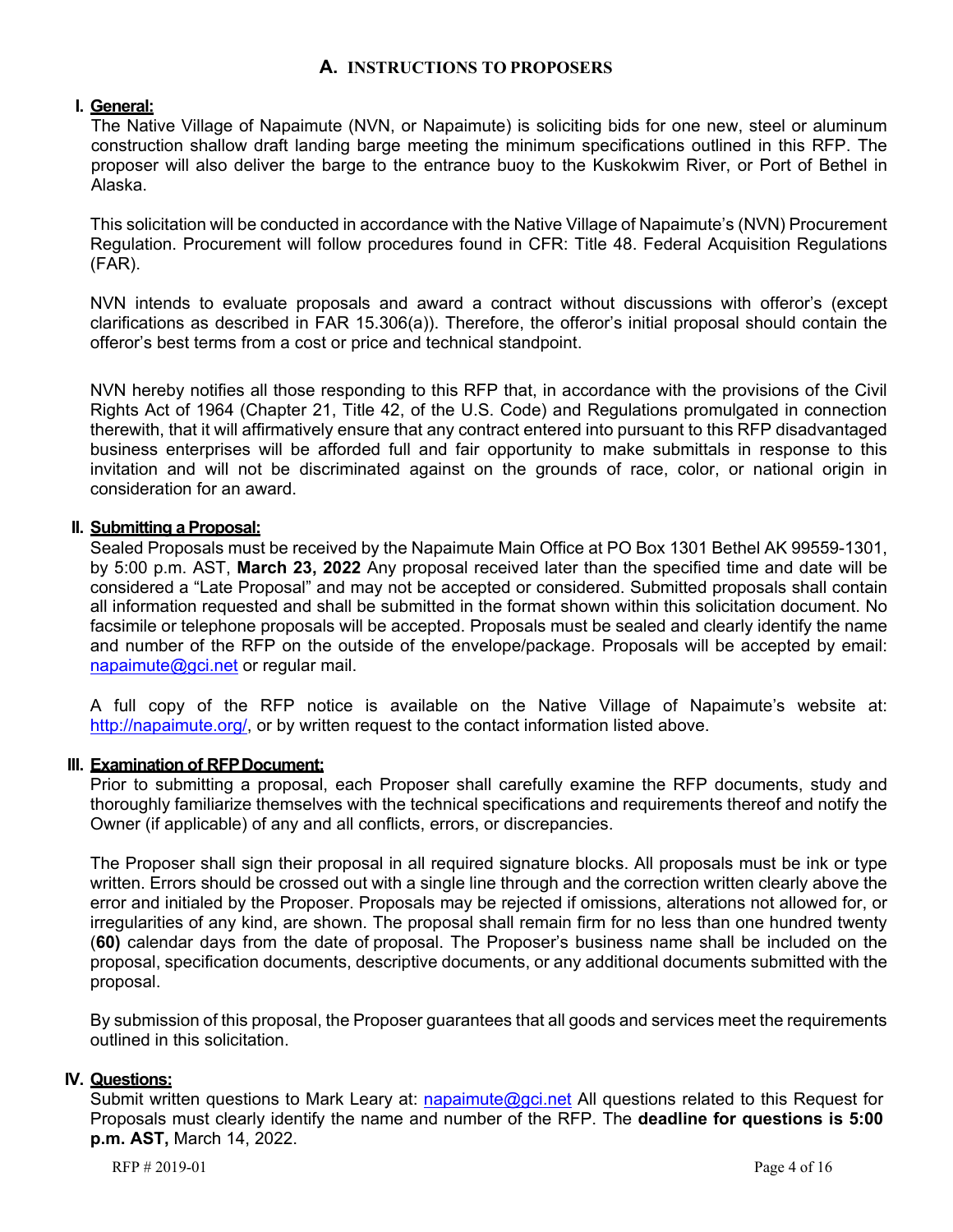If it becomes necessary to revise any part of this RFP, revisions will be made in writing in the form of an addendum to the RFP. All addenda will be posted on the Native Village of Napaimute's website at: [http://napaimute.org/.](http://napaimute.org/) If a proposal is received prior to an addendum posting date Napaimute will contact the proposer and provide them with an opportunity to respond if they choose within 7 working days from the date of contact.

# <span id="page-4-0"></span>**V. Licenses:**

All Proposers must be properly licensed to do business in the State of which they reside in. Proposers that fail to comply with this requirement may subject their proposal to being rejected as non-responsive.

# <span id="page-4-1"></span>**VI. Payment Information:**

The Native Village of Napaimute is a tax-exempt Tribal Organization and may not be required to pay sales tax. No indirect or overhead charges will be charged by Napaimute or applied to the purchase price of the Barge by the proposer.

By submitting a proposal in response to this RFP, you agree to accept payment via check, direct deposit, or wire transfer for all purchases made under the contract awarded from this solicitation. When preparing a price proposal, electronic payment processing fees may be included in the proposed price.

# <span id="page-4-2"></span>**VII. Evaluation and Award:**

Napaimute reserves the right to reject any or all proposals and further reserves the right to waive technicalities and informalities in proposals, as well as, to accept in whole or in part such proposal or proposals where it deems it suitable in protection of the best interest of Napaimute. Napaimute shall be the sole judge as to whether proposals submitted meet all requirements contained in this procurement.

Napaimute may elect to make an award to one (1) proposer as deemed to be in Napaimute's best interest. This solicitation does not commit Napaimute to award a contract, to pay any costs incurred in the preparation of the proposal, or to procure or contract for goods of services listed herein. Costs associated with proposal preparation, oral interviews, demonstrations and/or presentations shall be the sole responsibility of the Proposer.

# <span id="page-4-3"></span>**VIII. Contract Award:**

A sales contract award will be made to the Proposer whose proposal is deemed most advantageous to the Napaimute, considering all evaluations factors, as identified in the RFP. Napaimute shall be the sole judge of this determination; therefore, contract award may be made to other than the lowest priced Proposer. A copy of the firm's proposal may be attached to the contract; however, in the event of any ambiguity with any attachments, Napaimute's contract and Procurement Regulation will prevail.

# <span id="page-4-4"></span>**IX. Term of Sales Contract:**

The term of this contract shall be no more than one (1) month after notification of an award with the effective date the date of the Napaimute Representative and the Proposer Representative signatures on a sales contract.

# <span id="page-4-5"></span>**X. Cooperative Clause:**

By submitting a proposal, the Proposer that is awarded a sales contract agrees to allow other government entities (i.e., federal, state, cities, towns, villages, etc.) to enter in to their own contract based on the terms and conditions of a contract resulting from this RFP. Sales to the other government entities by the Proposer will be optional and will not be considered when determining contract an award for this RFP.

Napaimute shall not be responsible for any problems that may arise between any other government entities and the Proposer as a result of any sales. Any resulting contract is solely between the Proposer and third-party government entity.

# <span id="page-4-6"></span>**XI. Federal Laws Clause:**

regulations, executive orders, FEMA policies, procedures, and directives, including but not limited to<br>RFP # 2019-01 By submitting a response to this solicitation, the Proposer shall comply with all applicable federal laws,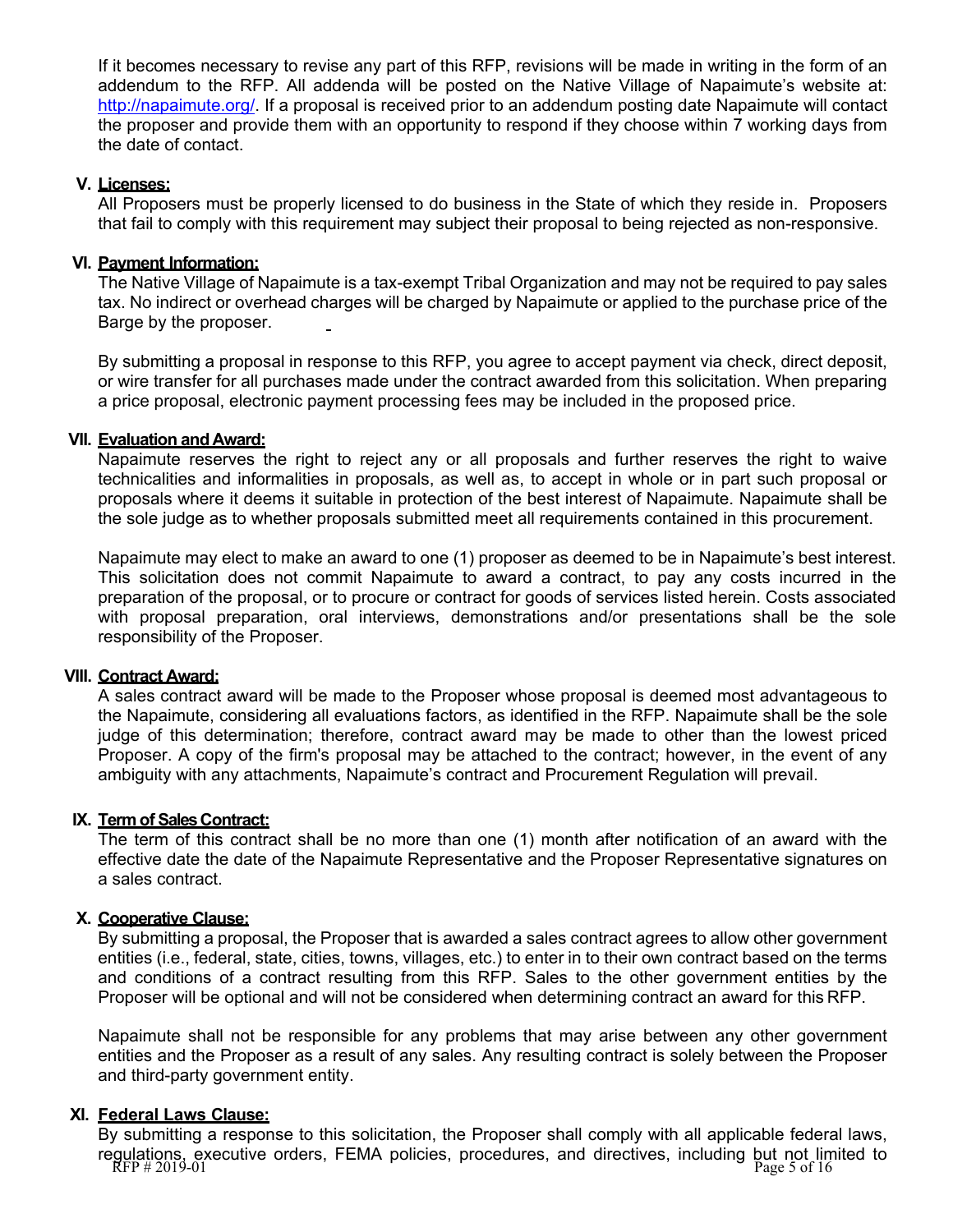Appendix II to Part 200—Contract Provisions for Non-Federal Entity Contracts Under Federal Awards.

# <span id="page-5-0"></span>**XII. Liability Coverage:**

After entering into a sales contract with Napaimute the Proposer shall maintain at all times Commercial or Comprehensive General Liability insurance, with limits on no less than \$500,000.00 USD, covering Bodily Injury, Property Damage-Loss, and Personal Injury. Coverage shall be maintained until such a time that Napaimute takes delivery of the Barge and ownership is transferred to Napaimute. All such insurance shall waive subrogation against Napaimute to the extent allowed by law.

# <span id="page-5-1"></span>**XIII. Grievance:**

Any actual or prospective Proposer who is aggrieved in connection with this procurement, or the award of a contract resulting from this procurement, may protest to the Napaimute Director of Operations (Mark Leary). The protest shall be submitted in writing within fourteen (14) calendar days after such aggrieved person knows or should have known of the facts giving rise thereto provided that grievance has been made in accordance with solicitation requirements.

# <span id="page-5-2"></span>**XIV. Freedom of InformationStatement:**

Procurement information shall be a public record to the extent required by federal law, with the exception that commercial or financial information obtained in response to a "Request for Proposals (RFP)" which is privileged and confidential if so, designated by the Proposer shall be protected from disclosure. Such information must be clearly marked as "CONFIDENTIAL" by those submitting responses. Privileged and confidential information is information in specific detail not customarily released to the general public, the release of which might cause harm to the competitive position of the party supplying the information.

# <span id="page-5-3"></span>**XV. Legal Statement:**

Proposers to this RFP must disclose involvement in any litigation within the last five (5) years in which a claim has been made against or on the Barge, other than related employment issues, or contracts not related to the Barge. Explain the issues in these cases (or the fact that there are none) as part of your proposal submittal.

# **XVI.Barge Documentation/Title/ Warranties:**

Upon delivery and acceptance of the Barge and full payment to the Seller (previously referred to as Proposer) of all amounts then due under the sales contract, title to the Barge shall pass to Napaimute. Title to the whole of the Barge shall be transferred by appropriate means to the new Owner (Napaimute), at which time the Barge shall be, and the Seller shall also warrant, free and clear of all liens, debts, security interests, encumbrances and claims of every nature, including, but not limited to, statutory and maritime lines in favor of workmen, material suppliers, subcontractors, mooring fees, or others expenses arising by, through or under Contract by the Seller.

The Seller also agrees to pass ownership of all materials, machinery, and equipment onboard as identified in the proposal and acquired contemporaneously through the sales contract agreement to Napaimute at the time of transfer of the Barges title to Napaimute.

The Seller will provide Napaimute with all required USCG documentation related to the licensing and certification of the Barge, any current valid warranties on installed machinery and equipment, and the Barges ship and maintenance logs and manuals.

# **XVII. Barge Delivery and Acceptance:**

Napaimute shall have a reasonable amount of time, not to exceed 30 days after receipt of a valid proposal in which to inspect and test the Barge and its systems. Any defects which may become apparent during such inspections that were not identified in the proposal may be corrected by the Seller as a condition of the sales contract, or the proposed sale price may be reduced by a corresponding amount.

RFP  $\#2019-01$  Page 6 of 16 After completion of an inspection and correction of all noted defects (except such defects as Napaimute and the Proposer agree are minor items to be adjusted), and payment of the full sale price, less any amounts deducted for uncorrected defects Napaimute will take possession of the Barge at F.O.B. At that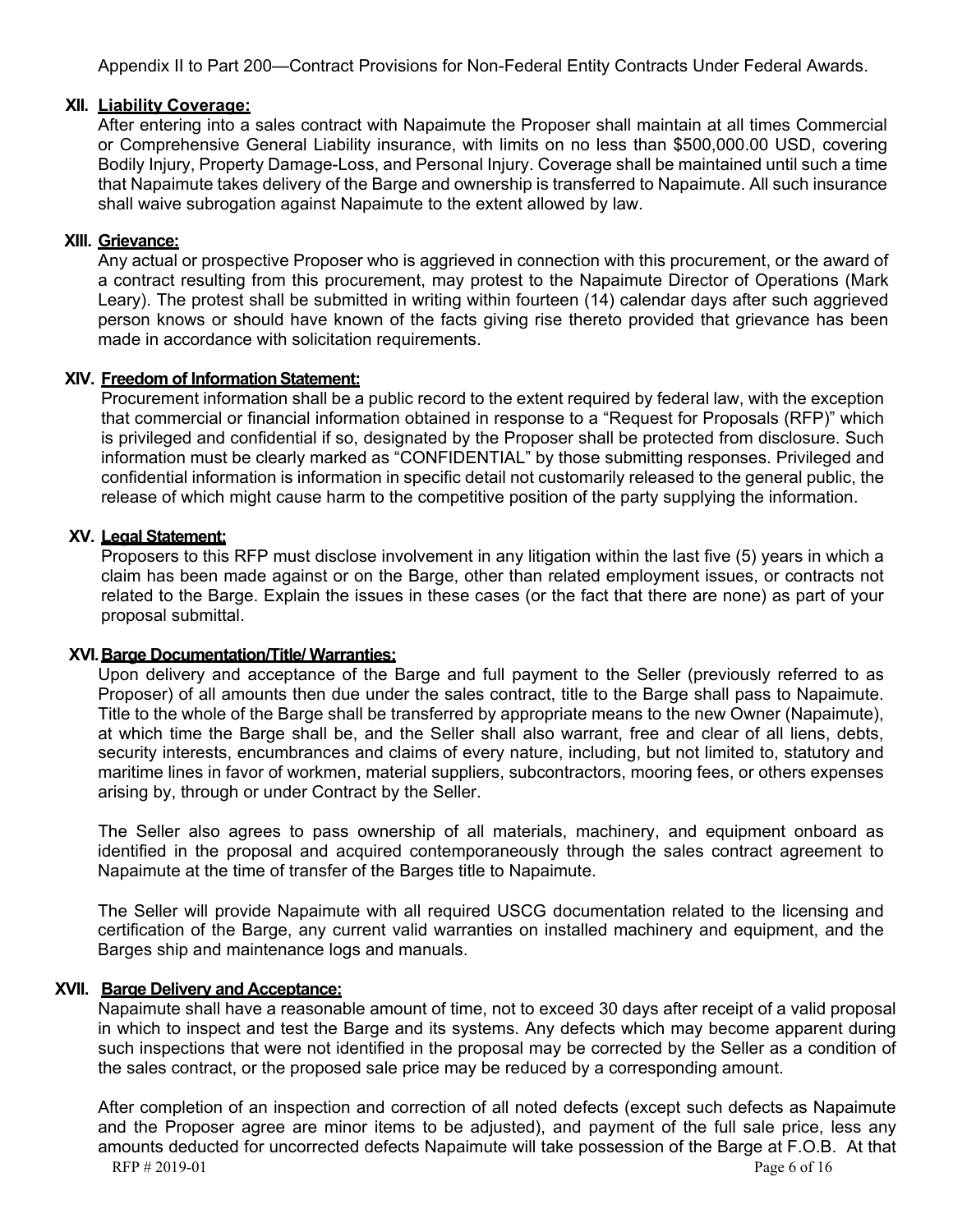time Napaimute and the Seller agree that the sale is considered "where is, as is", and Napaimute assumes responsibility for any transport, mooring fees, fuel, and repair cost associated with the Barge.

<span id="page-6-0"></span>At the time of payment, the following documents shall be delivered to Napaimute: A Bill of Sale for the sale for the Barge, warranting the Barge free and clear of all liens, claims and encumbrances. This sale will be closed in the office of Seller, or such other office as the Seller shall designate. Napaimute and Seller will immediately upon demand exchange all instruments and monies necessary to complete the purchase in accordance with the sales contract. On delivery, Napaimute shall indicate the acceptance of the Barge by executing a Delivery and Acceptance Letter, and shall be entitled to possession of the Barge on the closing thereof.

# B. BACKGROUND INFORMATION

#### <span id="page-6-1"></span>**I. Napaimute Background:**

The Native Village of Napaimute (Tribe) is a federally recognized tribe located in Southwestern Alaska 255 river miles upstream of Kuskokwim Bay. None of the villages in the region are connected by a road system, instead they rely heavily on boat, commercial barge, air and winter ice roads for travel. Napaimute has multiple business interest spanning from the Village to Bethel (located near the mouth of Kuskokwim Bay), and along the coast of the Yukon-Kuskokwim Delta. One of its primary businesses is a logging and sawmill operation located near the Village of Kalskag. In the past Napaimute has mostly sold firewood from this operation, along with some milled lumber. Napaimute is expanding this operation to include log home packages that will provide affordable homes to residents in one of the poorest regions in the nation. In the past Napaimute has relied heavily on using ice roads to transport its equipment to job sites and products to markets, that however is becoming more difficult as winter temperatures are warming each year and conditions become unsafe for travel. Napaimute is therefore seeking a long-term, economic solution to more efficiently operate its business.

#### **II. Barge Minimum Requirements and General Description:**

To facilitate business operations the Native Village of Napaimute is seeking to purchase one (1) Shallow Draft Deck Barge, in new or like new condition. The minimum specifications are; LOA 75'-100', Beam 30'- 40', Depth 5'-6', Draft Max 4' (heavy), Minimum cargo capacity of 200 tons. The barge must contain a minimum of 8 sealed compartments. The Barge must have a raked section fore and aft at approximately a 45° angle. All interior compartments must contain sufficient bracing (frames, trusses, bulkheads, etc.) to maintain structural integrity. Barge must be equipped with; a bow mounted split loading ramp (min 20') constructed to support a SWL of 100,000lbs. (min), a self-contained hydraulic system to raise and lower the bow ramp, stern mounted make up winches, and all standing and running rigging to operate make up and bow ramp winches, deck fittings to attach tow bridle and other attachment points, all deck fittings will be reinforced with double plating, navigation lighting (portable at minimum), cargo deck area covered with treated pressure timbers, adequate corrosion protection by installation of zinc plates and application of primers, epoxy and antifouling paints throughout the barge on all external and internal surfaces. A minimum of two steel beams installed along the length of the bottom to act as keels/skids. Draft marks will be installed fore and aft on both sides of the Barge. A reinforced head log will be installed on the forward rake at a minimum. The Barge is to be delivered to the Kuskokwim River entrance buoy or Port of Bethel in Western Alaska.

# **III. Operational Requirements:**

The Barge will be home ported in Bethel Alaska and be used to transport logging equipment (e.g. Timber Harvester 54,000 lbs. - 30'L x 10'W x 12'H, Timberjack 4505C Skidder 23'9" x 9'2" x 9'11" 24,000 lbs., CAT D5M - 17' L X 9' W X 10' H 27,000 lbs.) on the Kuskokwim River to various job sites. Additionally, the Barge will be used to deliver, bulk bags of fire wood, milled lumber, and log home packages to various sites on the Kuskokwim and Yukon Rivers, and Coastal Areas of the Yukon Kuskokwim Delta. Barge must be delivered to the Kuskokwim for the 2022 Operating Season.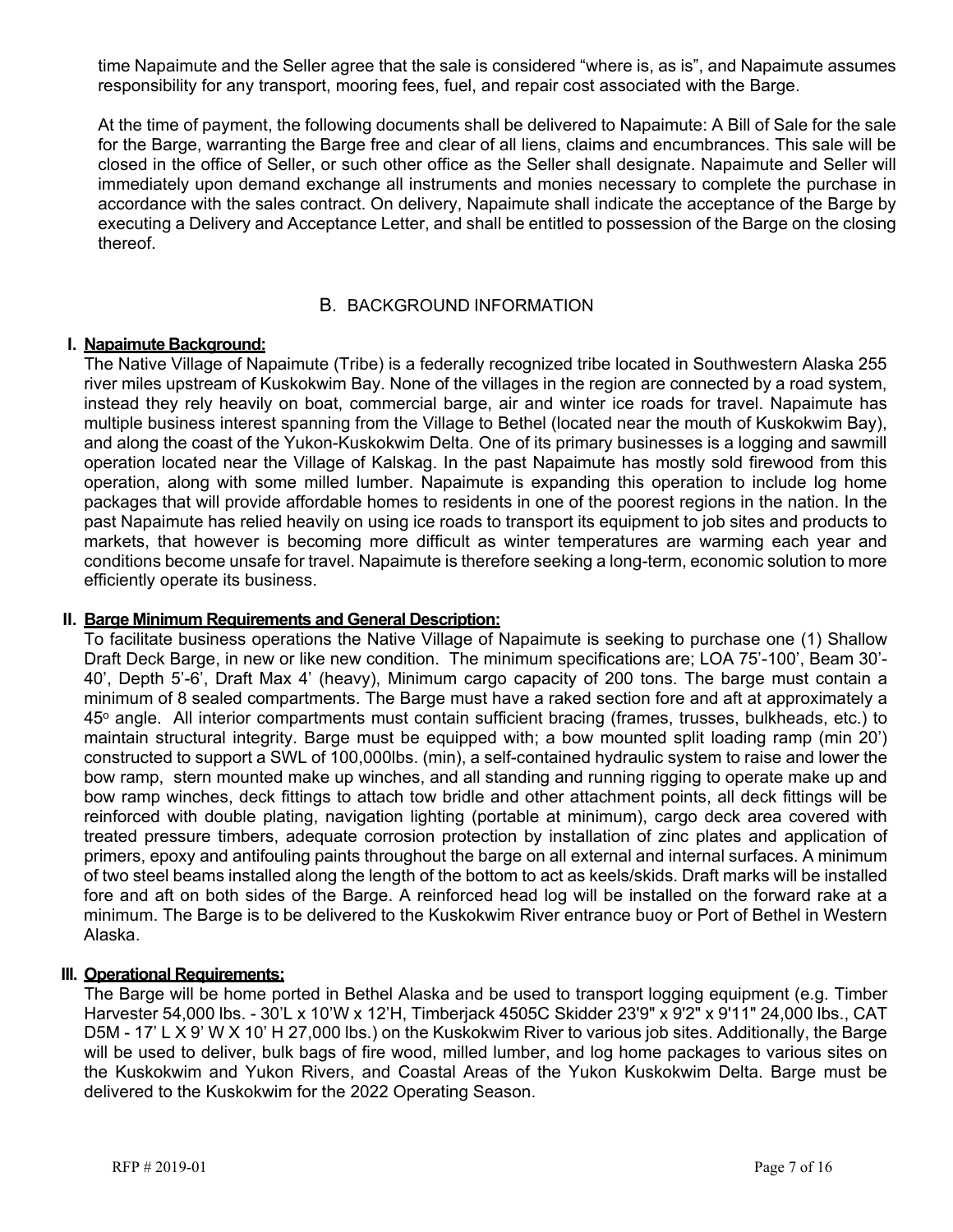#### **IV. Contract Requirements:**

The successful Proposer will be expected to enter into a sales contract agreement with Napaimute. The resultant contract from this RFP will incorporate by reference this RFP document in its entirety and the successful proposer's response to this RFP, as well as any negotiated terms and conditions.

# <span id="page-7-0"></span>C. SPECIFICATIONS

# <span id="page-7-1"></span>**I. Technical Specifications:**

Proposers should carefully review the identified minimum Barge requirement identified in this RFP (Sec. B. II., and the tables below) and be able to provide sufficient documentation in their proposal that they can or have met the minimum requirements.

The following tables identify desired features/components and the minimum requirements for a proposed Barge under this RFP. Required features are identified with an asterisk. Proposers should fill in the "Proposal Description" column with their information, include make/model, date of manufacture, retrofit, last inspection, certification, etc. Do not leave a block blank indicate "none" if an item does not apply.

20 \*Rigging for bow and stern winches 20 \* and the stead of 16 **Ref**  $\vert$  **Item Item Proposer/Owner** Description **A. Barge Particulars**  Barge Number (Official) \*LOA (must be 75'-100') \*Beam (approx. 30'-40') \*Depth (min. 5'-6') \*Draft (heavy) 4' Gross Tons Year of construction Barge Name Barge Owner 10 \*Max Cargo Tons (min 200T) **Ref Item Proposer/Owner Description B. Hull, Deck, Equip Construction**<br>1 \*Steel Plating (y/n) thickness 1 \*Steel Plating (y/n) thickness<br>2 \*Keel Twin (construction) \*Keel Twin (construction) Railings, retainer walls (describe) 4 \*Bulkheads (watertight)<br>5 \*Sealed compartments ( \*Sealed compartments (min. 8). \*Stern mounted stops **Push Knees** 8 \*Bow Ramp description \*Bow-ramp, hinges, pin, seals (good?) \*Inspection plates/seals, drain holes \*Cargo Deck construction \*Cathodic protection \*Bottom paint (loc., type) \*Deck paint (type, loc., type) \*Railing paint (loc., condition) \*Draft lines **\*Split bow ramp**  \*Hydraulic system self-contained \*Make-up winches (stern)

Table 1.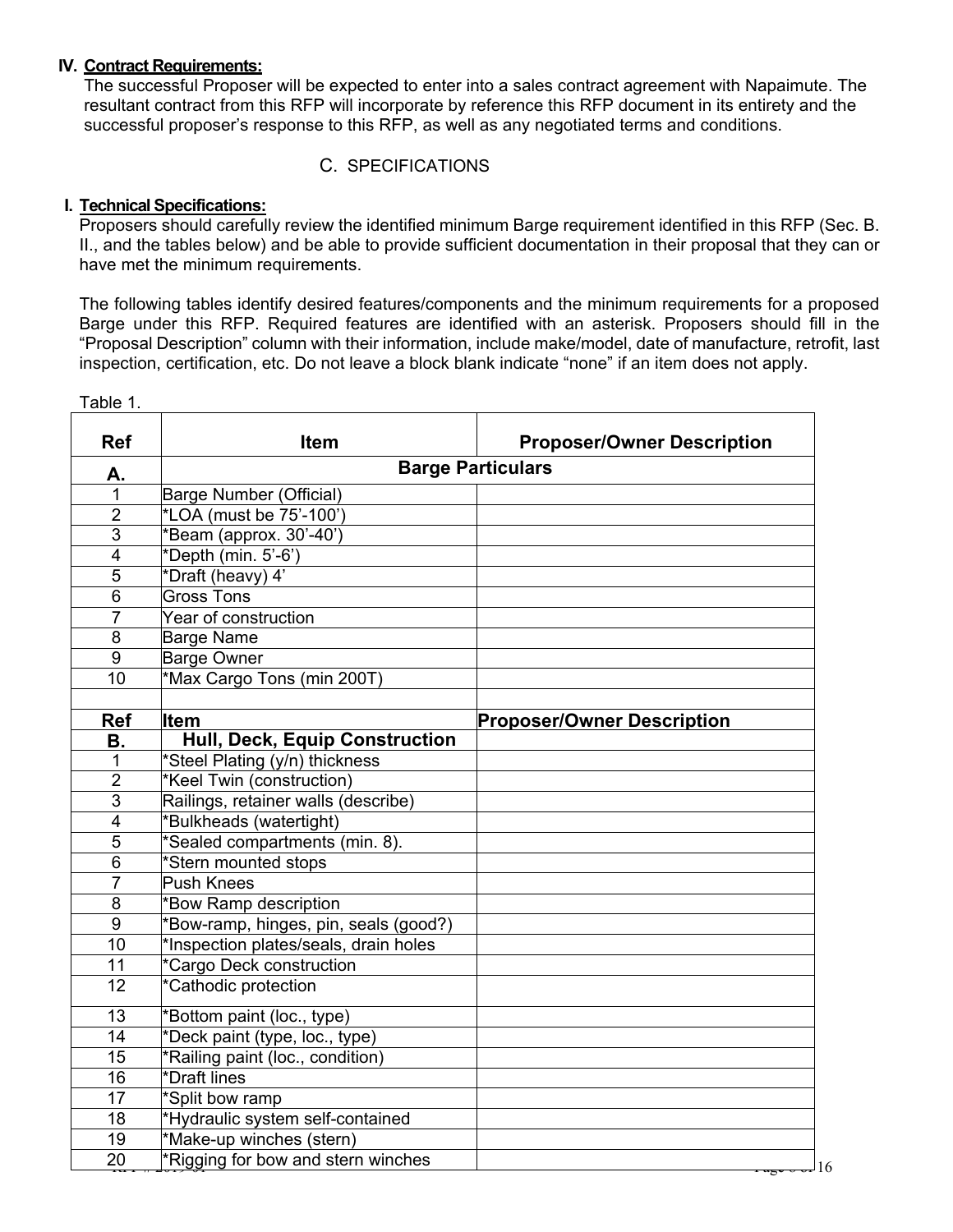| 21         | $\overline{\text{F}}$ owing eyes (stern)   |                                   |
|------------|--------------------------------------------|-----------------------------------|
| 22         | *Cleats, bits, pad eyes, etc.              |                                   |
| 23         | Scuppers, self-draining deck               |                                   |
| 24         | *Head log construction (stern if included) |                                   |
| 25         | *Rake fore and aft                         |                                   |
|            |                                            |                                   |
| <b>Ref</b> | Item                                       | <b>Proposer/Owner Description</b> |
|            |                                            |                                   |
| C.         | <b>Electrical System</b>                   |                                   |
|            | *Navigation lighting (fixed, portable)     |                                   |
| 2          | Deck Lighting                              |                                   |
| 3          | Inverter powered off hydraulic motor       |                                   |
| 4          | <b>Start/storage Batteries</b>             |                                   |
| 5          | Charging (Desc., Loc., Condition)          |                                   |

# **II. Requirements:**

# A. Warranty

- **1.** Napaimute understands that the Barge proposed for sale will not be under warranty.
- 2. Information on equipment installed on the Barge still under warranty will be provided to Napaimute at the time of sale.

# B. Delivery After Final Sale

Napaimute understands that the Barge being proposed for sale is considered "Where is, as is" after delivery to the FOB destinations identified in the RFP and is responsible for any mooring fees or transport cost after the final sale.

# <span id="page-8-0"></span>**III. RFP Response Requirements:**

Your submission **MUST** include:

- Cover Letter to include:
	- $\circ$  Company or corporation name, street and mailing addresses, the responsible officer(s) of the firm. Indicate the type of company (i.e. Sole Proprietor, Corporation, Limited Liability Corporation, Partnership etc.).
	- o Name of owner(s).
	- $\circ$  Identify contact person and provide telephone, fax, email address.
	- $\circ$  Signature of company officer(s) authorized to obligate the firm.
- Non-collusion Affidavit.
- Complete response to all the items listed in Table 1.
- Acknowledgement of Addenda (even if none, submit form).
- Statement that the Barge being proposed for sale is (or will be) free and clear of all; liens, debts, security interests, encumbrances and claims of any kind at the time of sale.
- Proposed Price, form attached.

Napaimute does not desire voluminous submissions; therefore, please limit your proposal to only essential information. By submitting a proposal, your firm agrees to the terms and conditions stated herein unless explicitly stated otherwise in your response to this RFP.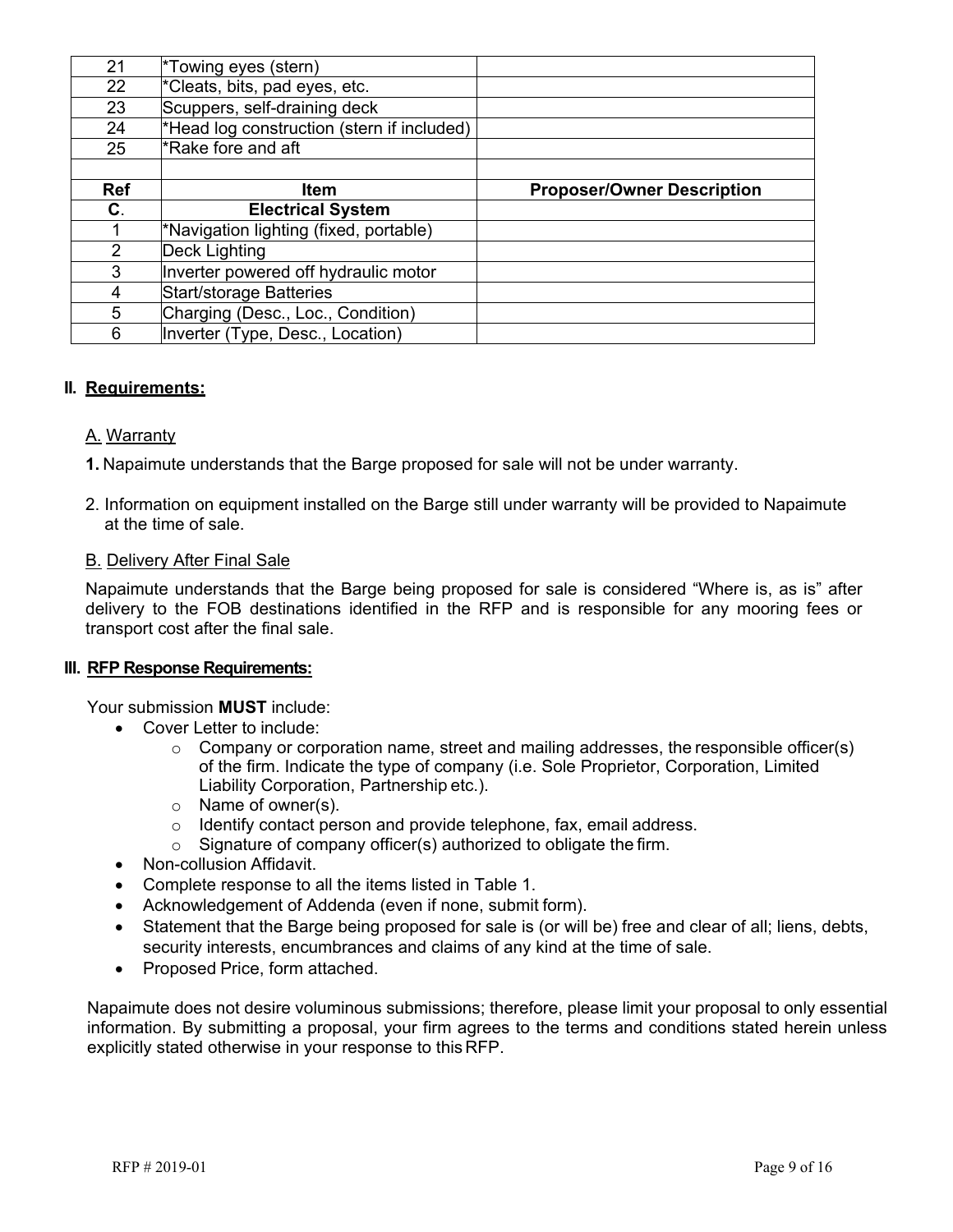# D. EVALUATION CRITERIA

<span id="page-9-0"></span>On the time/date established for receipt of proposals, an evaluation committee will be convened to evaluate and score proposals received. The following criteria shall be used by the committee and are weighted as shown. Proposals will be evaluated and independently scored based upon the following factors:

|             | <b>Evaluation Criteria</b>                   | Weight% |
|-------------|----------------------------------------------|---------|
| $\mathbf A$ | <b>Barge General Configuration</b>           | 15      |
|             | <b>B &amp; C</b> Construction and Electrical | 15      |
|             | Incorporation of NVN Employees in project    | 10      |
|             | Cost and Date of Delivery to FOB             | 20      |
|             | <b>Proposed Price</b>                        | 40      |

Award of contract will be made to the Proposer or Proposers whose proposal is deemed to be most advantageous to the Napaimute, considering all the evaluation factors. This decision shall be the sole judgment of Napaimute.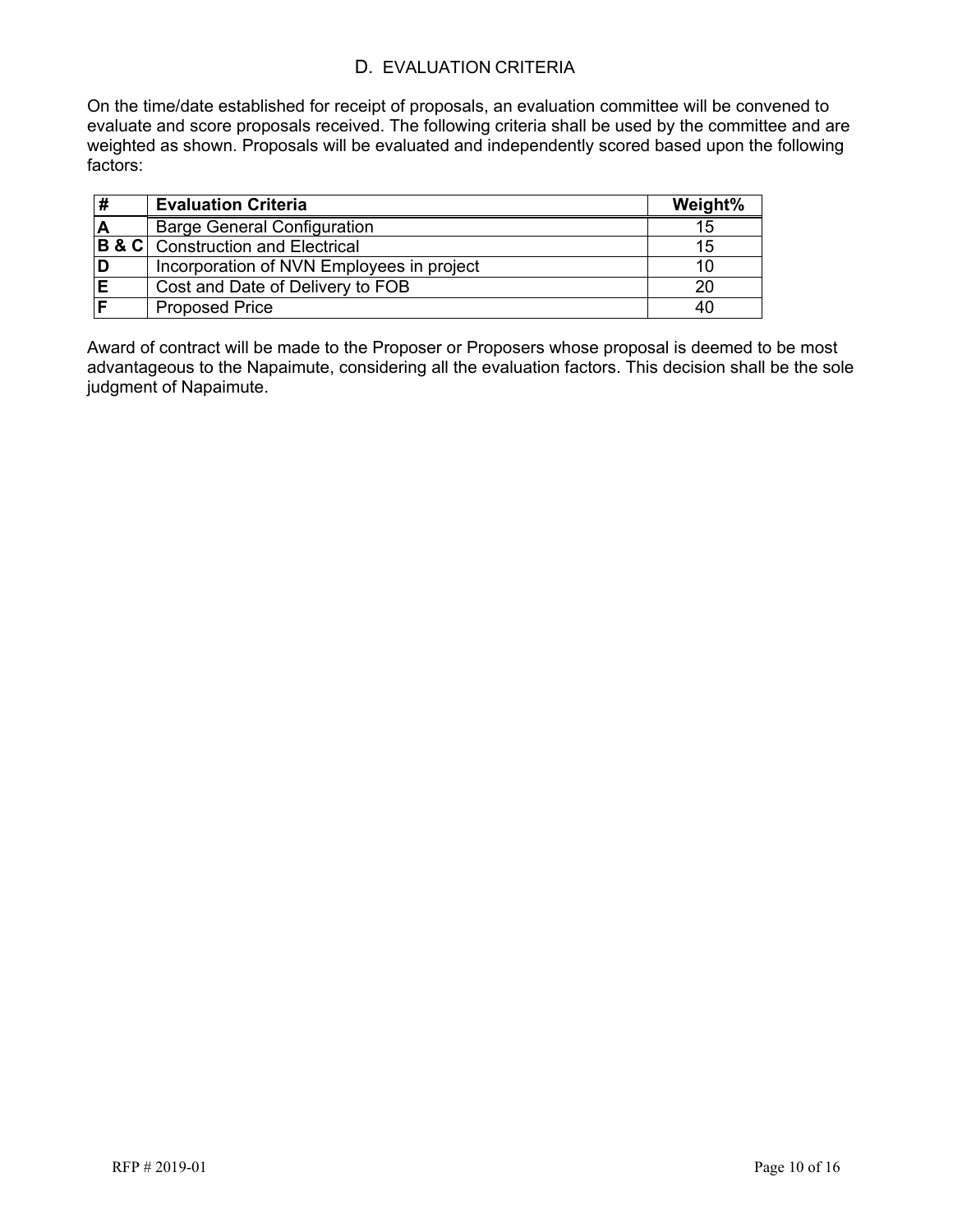**Required Form**

# **Proposal Price Form RFP# 2019-01**

**SUB -TOTAL: \$**

**SALES TAX: \$**

# **TOTAL PROPOSAL COST AMOUNT \$**

| <b>Required to Collect Sales Tax:</b><br>Yes<br>N <sub>0</sub> |                  |                                             |  |  |  |  |
|----------------------------------------------------------------|------------------|---------------------------------------------|--|--|--|--|
| Company registered as DBE, WBE or MBE?                         |                  | If yes, please provide certificate.         |  |  |  |  |
| <b>Company Name</b>                                            |                  | <b>Authorized Signature</b>                 |  |  |  |  |
| <b>Address</b>                                                 |                  |                                             |  |  |  |  |
| <b>Contact Person's Name</b>                                   | <b>Phone No.</b> | <b>Email Address (please print clearly)</b> |  |  |  |  |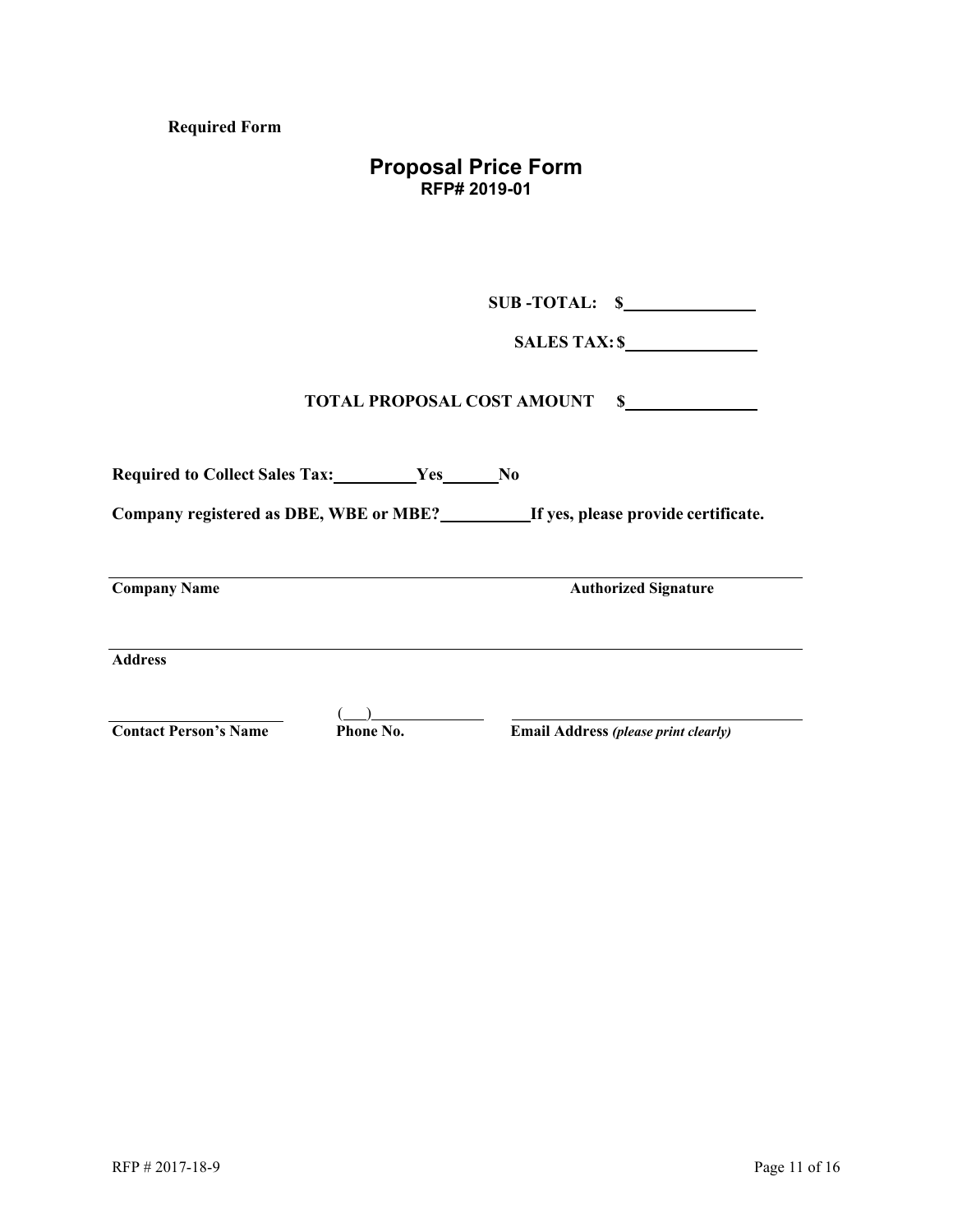**Required Form**

# <span id="page-11-0"></span>A. NON-COLLUSION AFFIDAVIT **(This Affidavit is Part of the Proposal)**

**STATE OF**

**COUNTY OF**

**being first duly sworn, deposes and says that he/she is**

**(Sole owner, a partner, president, secretary, etc.)**

**of**

That the party making the foregoing Proposal and that such Proposal is genuine and not collusive or sham; that said Proposer has not colluded, conspired, connived, or agreed directly or indirectly, with any Proposer or person to put in a sham Proposal, or that such other person shall refrain from offering and has not in any manner, directly or indirectly sought by agreement or collusion, or communication of conference, with any person, to fix the proposal price of affiant or any other Proposer, or to fix any overhead, profit or cost element of said proposal price, or that of any other Proposer to secure any advantage against OWNER any person interested in the proposed Contract; and that all statements in said Proposal are true.

|                                          | (Proposer) |        |
|------------------------------------------|------------|--------|
| Sworn to and subscribed before me this   | day of     | 20     |
| <b>State</b><br>Notary Public in and for |            | County |
| My commission expires                    |            | 20     |